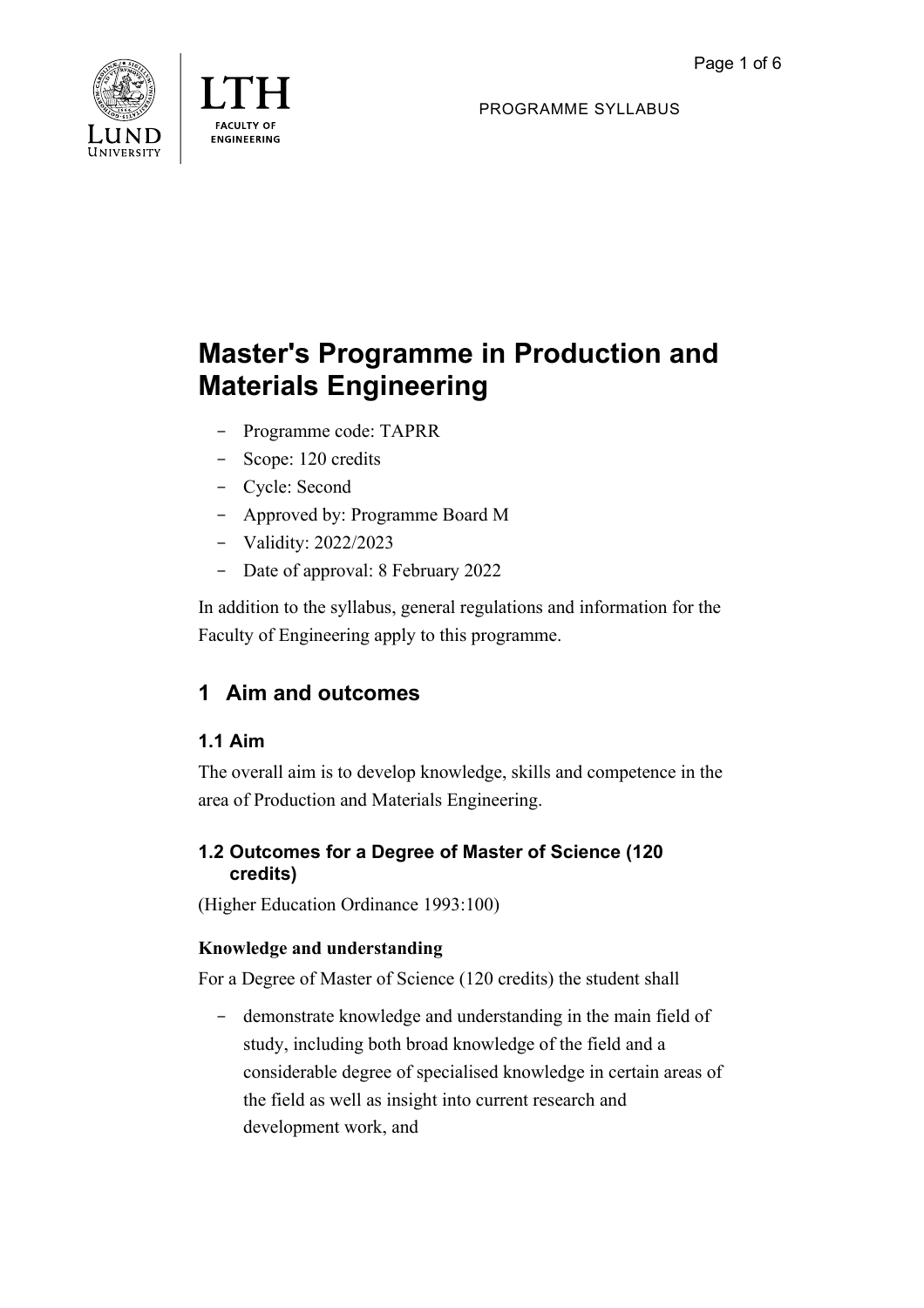- demonstrate specialised methodological knowledge in the main field of study.

#### **Competence and skills**

For a Degree of Master of Science (120 credits) the student shall

- demonstrate the ability to critically and systematically integrate knowledge and analyse, assess and deal with complex phenomena, issues and situations even with limited information,
- demonstrate the ability to identify and formulate issues critically, autonomously and creatively as well as to plan and, using appropriate methods, undertake advanced tasks within predetermined time frames and so contribute to the formation of knowledge as well as the ability to evaluate this work,
- demonstrate the ability in speech and writing both nationally and internationally to report clearly and discuss his or her conclusions and the knowledge and arguments on which they are based in dialogue with different audiences, and
- demonstrate the skills required for participation in research and development work or autonomous employment in some other qualified capacity.

#### **Judgement and approach**

For a Degree of Master of Science (120 credits) the student shall

- demonstrate the ability to make assessments in the main field of study informed by relevant disciplinary, social and ethical issues and also to demonstrate awareness of ethical aspects of research and development work,
- demonstrate insight into the possibilities and limitations of research, its role in society and the responsibility of the individual for how it is used, and
- demonstrate the ability to identify the personal need for further knowledge and take responsibility for his or her ongoing learning.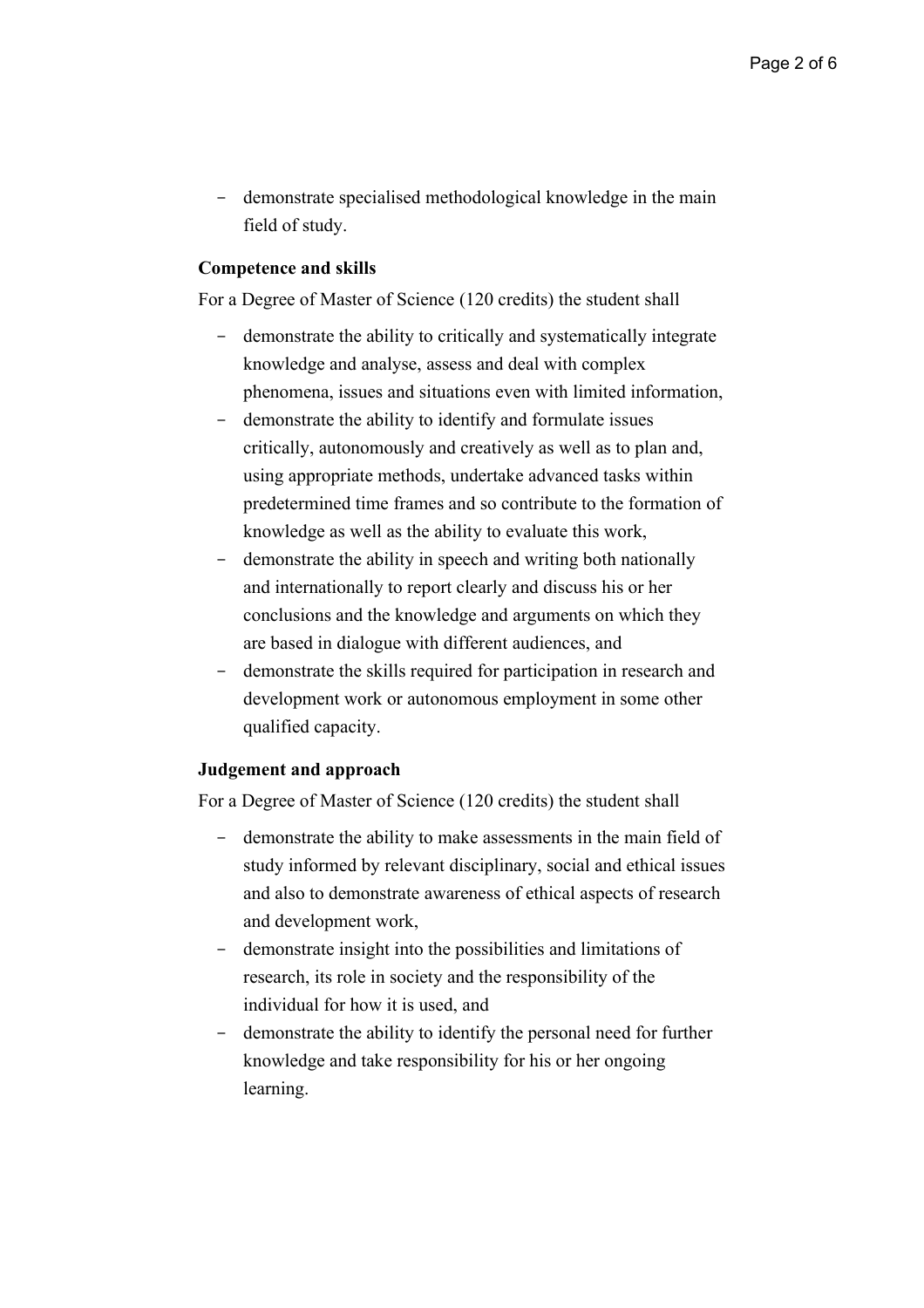#### **1.3 Specific outcomes for a Degree of Master of Science in Production and Materials Engineering (120 credits)**

For a Degree of Master of Science in Production and Materials Engineering (120 credits) students must demonstrate the knowledge and skills required for working independently in research and development or in another advanced context within the area of Production and Materials Engineering.

#### **Knowledge and understanding**

For a Degree of Master of Science in Production and Materials Engineering students shall

- demonstrate knowledge and understanding in Production and Materials Engineering, including both broad knowledge of the field and a considerable degree of specialised knowledge in certain areas of the field (e.g. manufacturing processes, relationship between materials behaviour and performance of the manufacturing process, manufacturing systems, manufacturing costs, production engineering, industrial automation).
- understand and be able to apply the principles, processes, practices and tools of Production and Materials Engineering, and
- demonstrate knowledge and insight into current research and development work in the field, and
- demonstrate specialised methodological knowledge in the field of Production and Materials Engineering, and
- understand the interdependencies of functional areas.

#### **Competence and skills**

For a Degree of Master of Science in Production and Materials Engineering (120 credits) students shall

demonstrate the ability to systematically integrate knowledge and analyse, assess complex phenomena, issues and situations within Production and Materials Engineering even with limited information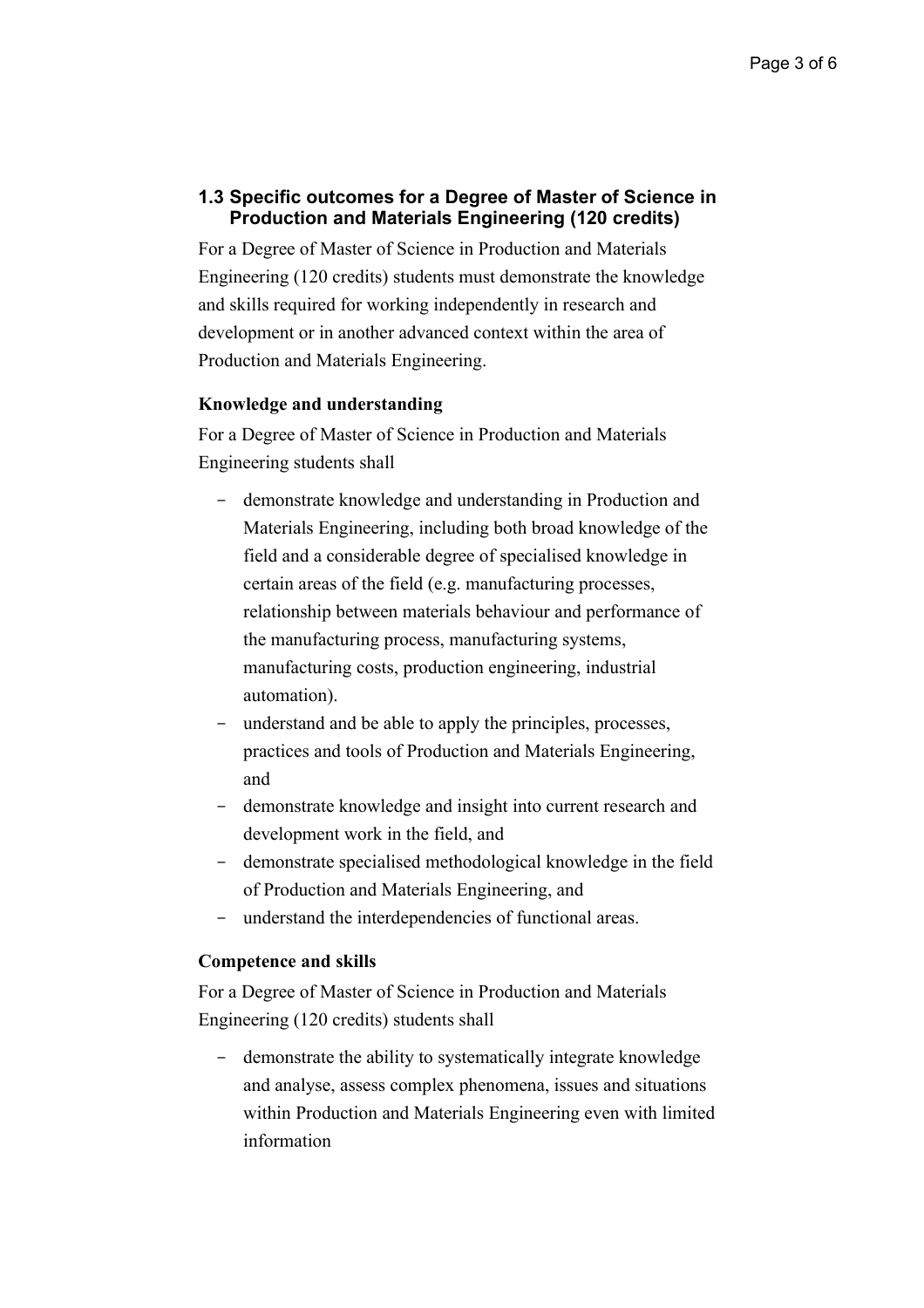- demonstrate the ability to identify and formulate issues within Production and Materials Engineering, using appropriate methods.
- demonstrate the ability in communication, in terms of speech and writing both nationally and internationally to report clearly and discuss the conclusions and the knowledge and arguments, and
- demonstrate the skills required for participation in research and development work, with Production and Materials Engineering (e.g. literature review, research problem formulation, research design/methodology, data collection/analysis, dissemination etc.).

#### **Judgement and approach**

For a Degree of Master of Science in Production and Materials Engineering (120 credits) students shall

- demonstrate the ability to make assessments in Production and Materials Engineering informed by relevant disciplinary, social and ethical issues and also to demonstrate awareness of ethical aspects of research and development work
- demonstrate insight into the possibilities and limitations of research, its role in society and the responsibility of the individual for how it is used, and
- demonstrate the ability to identify the personal need for further knowledge and take responsibility for his or her ongoing learning.
- appreciate the merits of collaborating with practitioners and solving problems that are relevant to industry and society at large.

#### **1.4 Further studies**

On completion of the second-cycle degree, students have basic eligibility for third-cycle studies.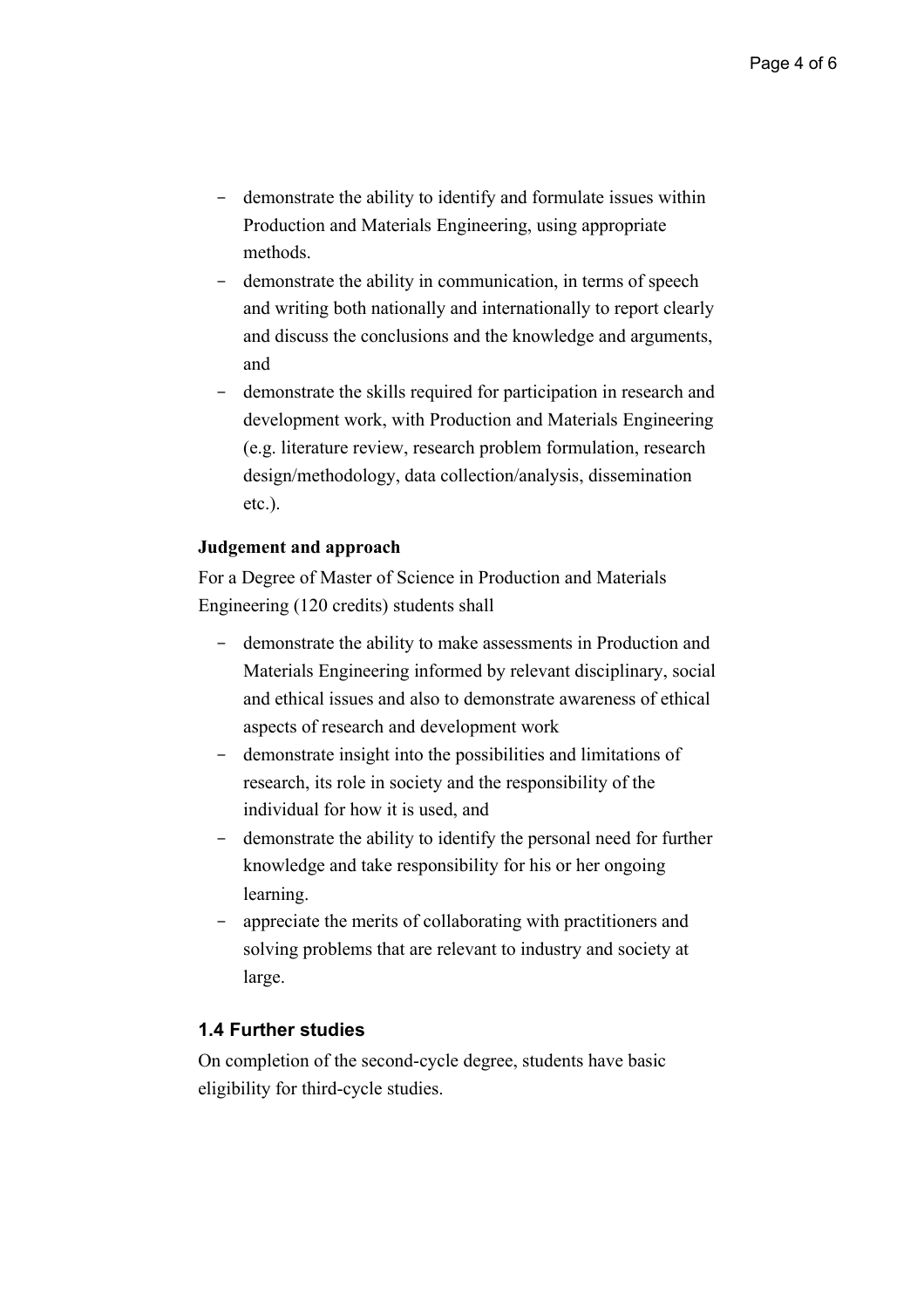## **2 Programme structure**

The structure of the programme provides compulsory courses with a range of learning experiences to gain general and deep knowledge in Production and Materials Engineering and related subjects compared to knowledge obtained from undergraduate level. The elective courses are devoted to specific topics regarding the Production and Materials Engineering, so that future graduates are able to work at high level in the various fields of Production Engineering.

The courses included in the Master Programme basically has the contents of Manufacturing Processes and Materials Engineering, Industrial Automation as well as Production Systems, aimed at preparing students for three different professionals:

- Manufacturing processes
- Industrial automation
- Production system

The courses and the Degree Project are planned to include relevant and contemporary issues within the field in order to fulfil the aim and learning objectives.

#### **2.1 Courses**

The courses included in the programme are indicated in the timetable. In addition to these courses, students are entitled to accreditation of 7.5 credits of courses in Swedish (organised by Lund University for exchange students).

## **3 Specific admission requirements**

#### **3.1 Admission requirements**

A Bachelor's degree in mechanical engineering, industrial engineering or equivalent. Completed basic courses in algebra and calculus corresponding to at least 20 credits/ECTS, one course in manufacturing engineering and/or production technology and one course in engineering materials. English 6.